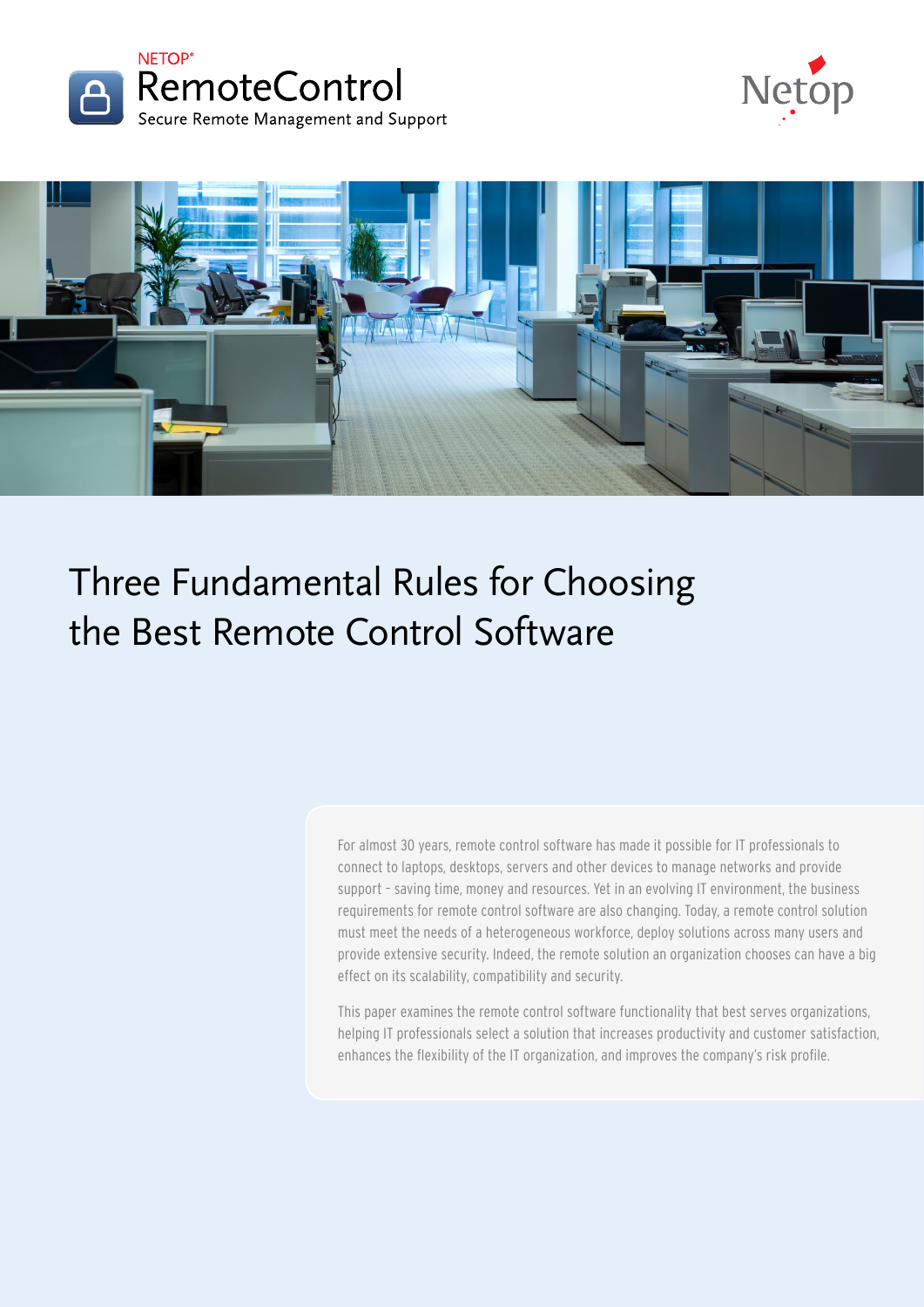# Three Fundamental Rules for Choosing the Best Remote Control Software

For almost 30 years, remote control software has made it possible for IT professionals to connect to laptops, desktops, servers and other devices to manage networks and provide support. The companies using the software have saved tremendous time, money and resources by eliminating the need for their IT staff to travel, reducing system down-time and improving IT efficiency.

Today businesses continue to use technology to streamline processes, cut costs, operate globally and support their increasingly mobile workforce. IT has become pervasive, and remote control software has transitioned from a "technical support tool" to an integral component of any IT infrastructure, as well as a key application for service desk teams. Organizations use it to assist customers, troubleshoot and maintain products from a distance. Bottom line, without remote control software, IT department budgets would run through the roof, system reliability would suffer and end-users would be dissatisfied.

With a clear business case and the power to make life easier, it is no wonder that remote control software is now a standard tool in many IT organizations. However, it is common for organizations to use three to four different remote control products to support an increasingly heterogeneous mix of operating systems, software applications, mobile or embedded devices, leading them to reconsider their remote control product portfolio. Juggling several different tools does not make things easier or more secure: each product needs its own firewall configuration; also, for industries where data leaks are a serious concern, regulatory and compliance pressures have created justified apprehension around the security of remote control applications.

**Whether you want to consolidate your remote control solutions or simply learn more about the world of remote control, the number of options on the market can easily overwhelm. Be selective. A rock-solid solution should do the following:**

- Provide comprehensive security that can be adjusted to meet the needs of IT professionals and their users, no matter how demanding the security environment
- Support a heterogeneous environment within the current IT framework
- Include a versatile, open architecture and centralized deployment, so the solution will be able to grow at the same pace as the business

# **Evaluating Remote Control Software: Three Fundamental Rules**

Given the thirty-year history of remote control software, there are now numerous solutions delivering the same basic features to satisfy the need for "remote control" – for example, open-source flavors of VNC (virtual network computing), built-in tools (e.g. Windows Remote Assistance or SSH in Unix variants), web-based services (e.g. GoToMyPC) and traditional software-based solutions like Netop Remote Control.

When examining the functionality of a remote control product, bear in mind your needs. Do you want a solution to help a friend or connect to your home PC, or are There are two sides to every remote control session: the side providing the support, and the side receiving it.

Remote control vendors use a variety of terms to describe these two sides. In this paper, we will use the following:

#### **1.) Support Representative:** This

is the service provider and the remote access solution he or she uses to connect to and support another device.

#### **2.) Target Device:** This is the

equipment being accessed, as well as the remote access software installed on it. Target Devices can range from an employee's laptop to unmanned devices like servers or ATMs.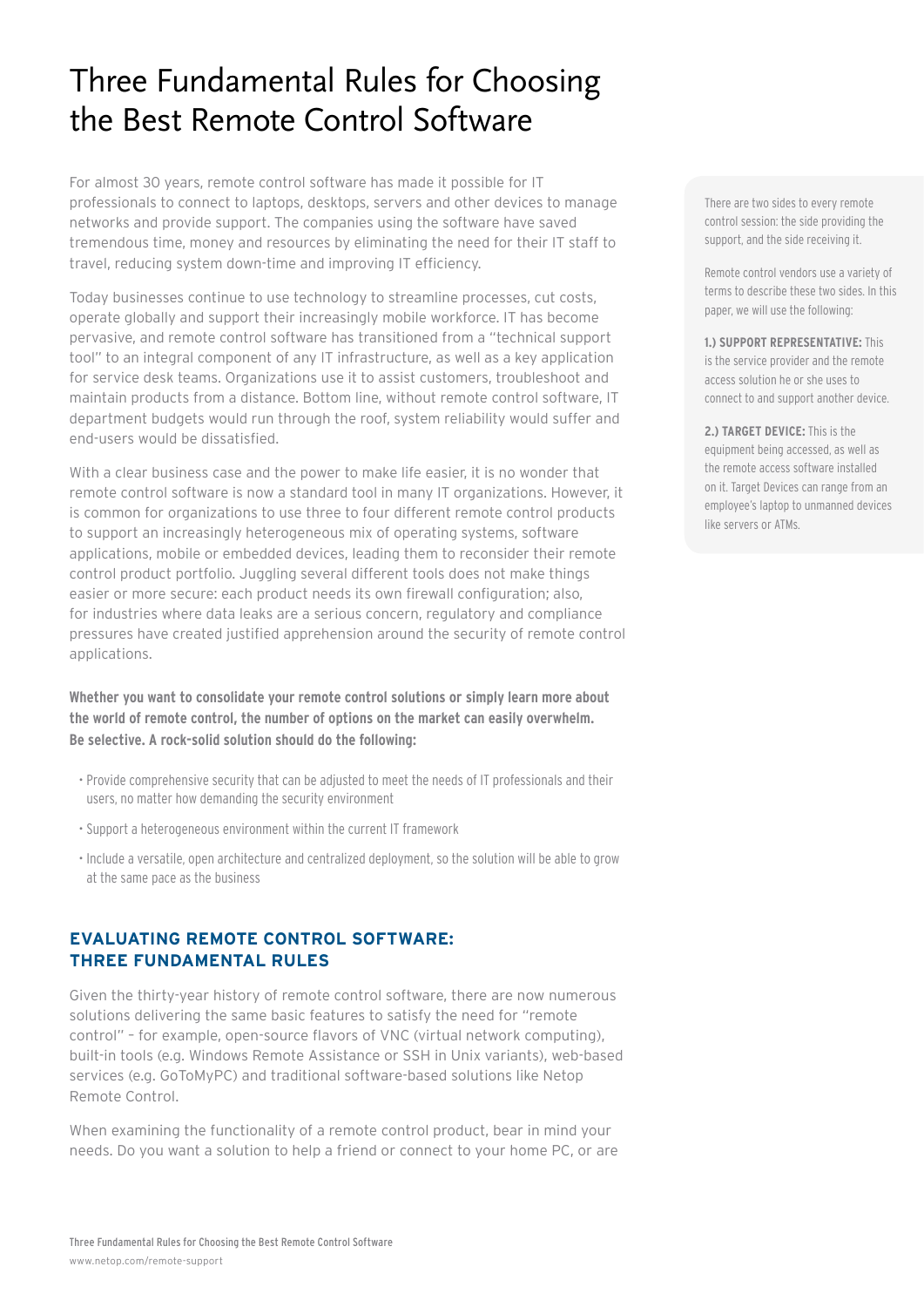you running the service desk in a multinational company? If the latter, consider the key drivers for today's businesses – security, compatibility, and scalability – and look for one remote control solution that will completely meet your global needs

### **Rule 1 - Put Security First**

Remote control software offers invaluable benefits. At the same time, it can make your IT systems vulnerable to a variety of exploits: access through firewall ports opened for remote control, sniffing of passwords from an established remote control session, brute-force attacks on a password-protected Target Device, and so on. According to a recent Data Breach Investigations Report by Verizon, remote access services accounted for 88% of all hacking-related breaches.

To gain the benefits of remote control without the danger, you must take measures to minimize your risks – for example, changing the default ports, using role-based access profiles and more. In other words, put security first.



#### A Multi-layered Approach to Remote Access Security

#### **Secure The Line**

Establishing a connection between a Service Representative and a Target Device involves network traffic; thus, an intruder could potentially eavesdrop on your remote control session. Obviously, the risk is greater when using an Internet connection than it is on your LAN. It is greater still when access is granted through third-party servers. In this scenario, an outside company stores your login, traffic and logging data, and could potentially access or manipulate your confidential information. It also puts you at risk for outside attacks on the provider's systems.

However, granting access through the Internet does have its advantages. Because you don't have to reconfigure firewalls, routers or proxies, it is easier to provide support for home users, employees outside your network or mobile employees.

To avoid compromising security for flexibility, choose a solution that lets you provide Internet-based remote access through your own servers. This way, you are in control of your own data and the security. Look for market-leading 256-bit AES encryption and dynamic key exchange using the Diffie-Hellman method, with key lengths up to 2048 bits.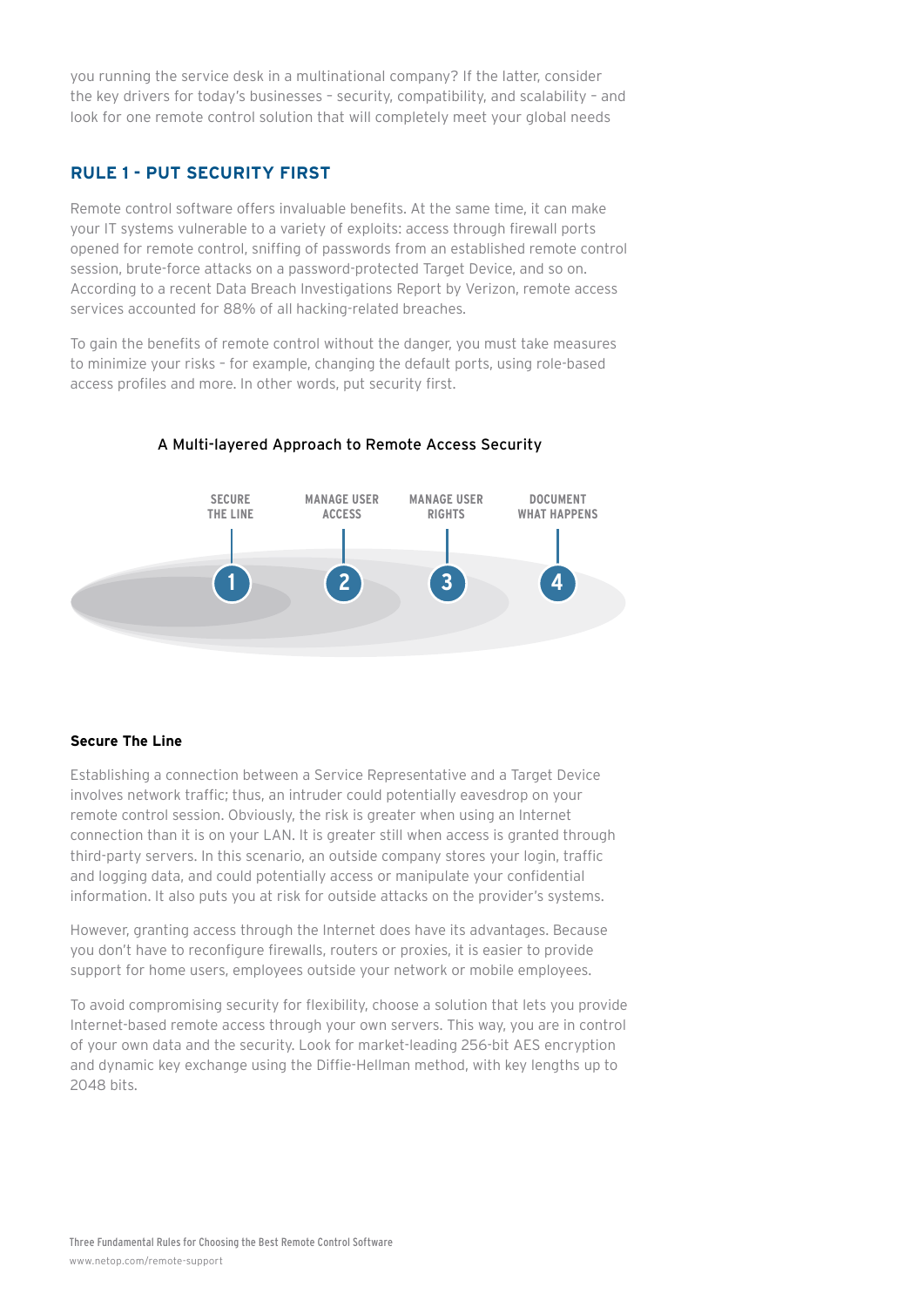That said, encryption is just the first step to security. You also need to manage how users connect to each other and what they are allowed to do once connected. Finally, you need the ability to document what happened during a remote control session.

#### **Manage User Access**

A remote control session begins when the Service Representative sends an invitation to the Target Device asking for permission to establish a connection. Once the Target Device accepts, the remote session is initiated.

The Target Device must impose certain criteria for accepting incoming invitations; otherwise any rogue invitation could allow an intruder access to your network. Managing user access means setting the criteria on which the Target Device should accept an invitation.

**Remote control products differ in what criteria you can enforce. Some use only passwords; others require user acceptance. The best solutions offer multiple access criteria, including:** 

- **MAC/IP Address Check.** The Target Device will only accept invitations from a Service Representative whose address appears in a predefined MAC/IP list. This sets a base level security. However, because IP addresses can be forged, this criteria should never be used as a stand-alone security alternative.
- **Closed User Group.** Assign serial numbers to all Service Representatives and Target Devices where only matching numbers may connect. A Service Representative module with any other serial number would be rejected. This is a step toward best-in-class security.
- **Authentication.** Any remote control application should be able to integrate with the authentication scheme currently deployed across your network – whether this is a Windows Domain, LDAP server, or RSA SecurID server. Integrating with the existing authentication scheme provides a secure method for the Service Representative to identify itself to the Target Device.
- **Callback.** The Target Device can call the Service Representative using a modem, ISDN or TCP. Callback forces the Service Representative to be at a specific location, another obstacle to prevent intruders. This is especially important in industries where many systems are connected through modems, such as retail stores, banks, and gas stations.
- **User-controlled Access.** With this feature, a pop-up window appears on the Target Device asking the end-user whether they want to accept an incoming request from the Service Representative; a remote control session cannot be established until they accept. A typical set-up feature in service desk environments, this is an effective security measure. However, it is not practical for remote administration of servers or desktops, remote system rollouts or remote updates.

Once a remote control session is established, we can turn to the next important aspect of remote control security: what the Service Representative is allowed to do on the Target Device.

#### **Manage User Rights**

Once connected, a Service Representative can perform various tasks on the Target Device: reboot, edit registry, delete files, copy files, print, chat with the user and so on. What the Service Representative can do varies widely among remote control products; more important is the degree to which you can specify access roles.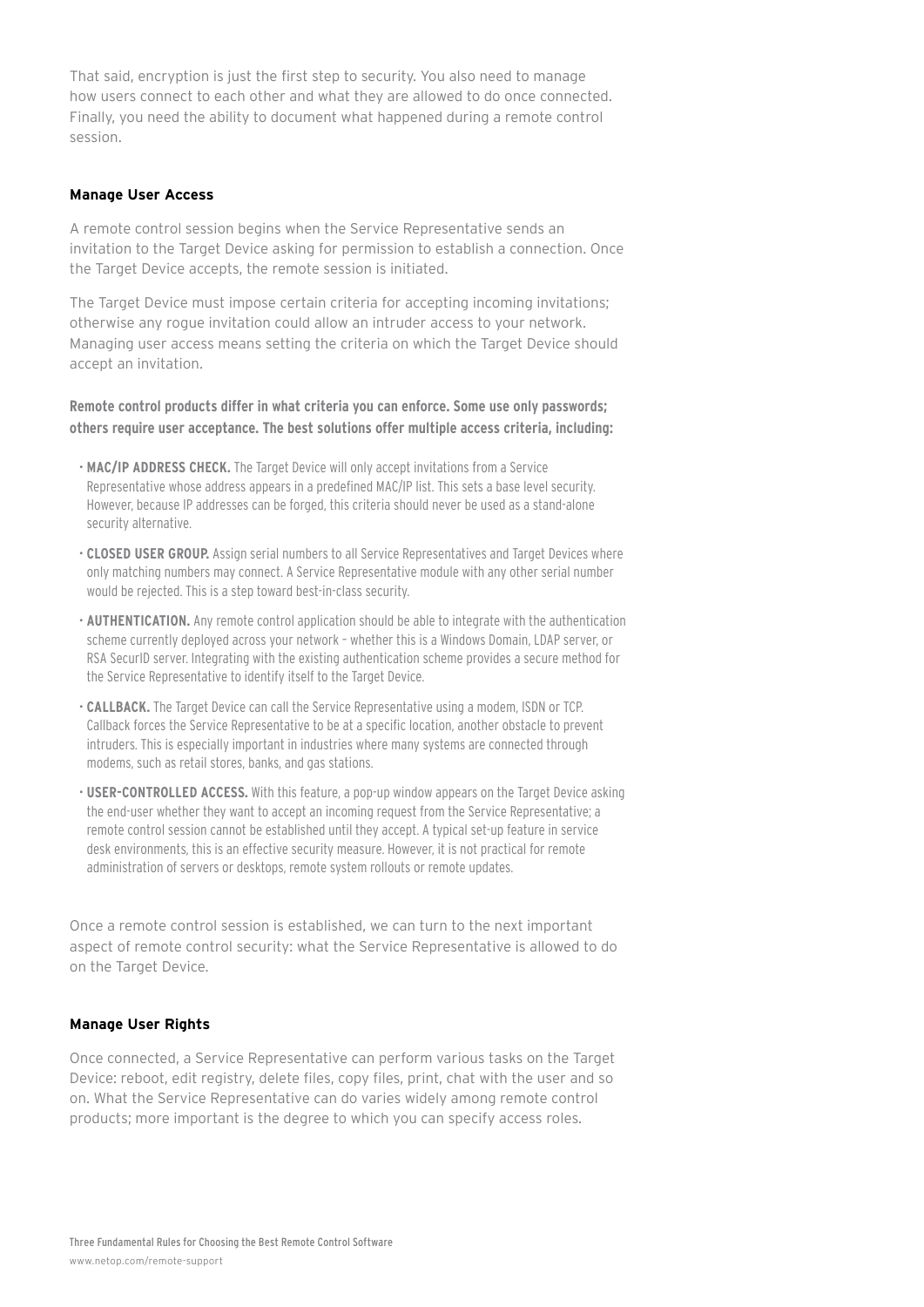Different remote control users need different access profiles. You should be able to define user functionality as needed: lock the keyboard and mouse, execute certain commands (delete, copy files), run programs, manage services, enter command prompt, edit registry, etc.

Recognize too that while some high-end remote control products will allow you to manage user access rights, not all provide centralized management. With a centrally managed user access rights solution, you can change the settings for thousands of computers without having to configure each Target Device individually. This provides greater flexibility in administering user rights, as authorizations can be changed "on the fly" when a need arises, as a further level of protection.

#### **Document What Happened**

Documentation is the final frontier of a solid secure remote control system. With extensive logging and video recording for sessions, you can know exactly what happened, when. Did the service desk employee delete that important sales file while assisting the sales clerk with his Internet connection? Who remotely accessed the confidential medical records on Saturday night? These are questions you would want to be able to answer.

A data leak may not only expose your customers' personal details or confidential company information; it can also open you up to significant financial penalties – even jail time – for failure to meet security standards such as HIPAA, Sarbanes-Oxley, the Freedom of Information Act and the International Financial Reporting Standards. For this reason, pay special attention to the documentation functionality of a remote control product. Though often overlooked, this feature is vital to ensuring regulatory compliance.

# **Rule 2 - Ensure Cross-Platform Compatibility**

Given Microsoft's prominent position in today's IT environment, it is tempting to think you need only a remote control product that runs on Windows.

However, even if that were the case, Windows comes in many shapes: desktops, servers, mobile devices and embedded systems: Windows 8, Windows 7, Vista (32 and 64-bits), XP, 2000, NT, ME, 98, 95, MS-DOS, Server 2003, 2008, CE, XP embedded, Mobile 5 and 6.... Many remote control products cater only to the latest versions of desktops or servers, yet in most enterprises, you will find customized applications running on older platforms as well. Then there are smartphones and embedded devices, which must be supported as well. There are Linux servers, Macs and even OS/2.

Though perhaps the case a decade ago, today few enterprises are 100% Microsoft.

Once you add the complexity of several LANs and support over the Internet, it is not unusual to find IT departments and service providers switching among two, three or more remote control tools to cover daily maintenance and support tasks. At that point, remote control becomes another one of the myriad software products that need support and maintenance – rather than creating efficiencies and streamlining the IT environment, as it was meant to do.

It makes business sense to consolidate on one remote control solution that can reach across multiple operating systems, devices, LANs and the Internet. Not only does this ensure you'll have access where you need it; it also saves time and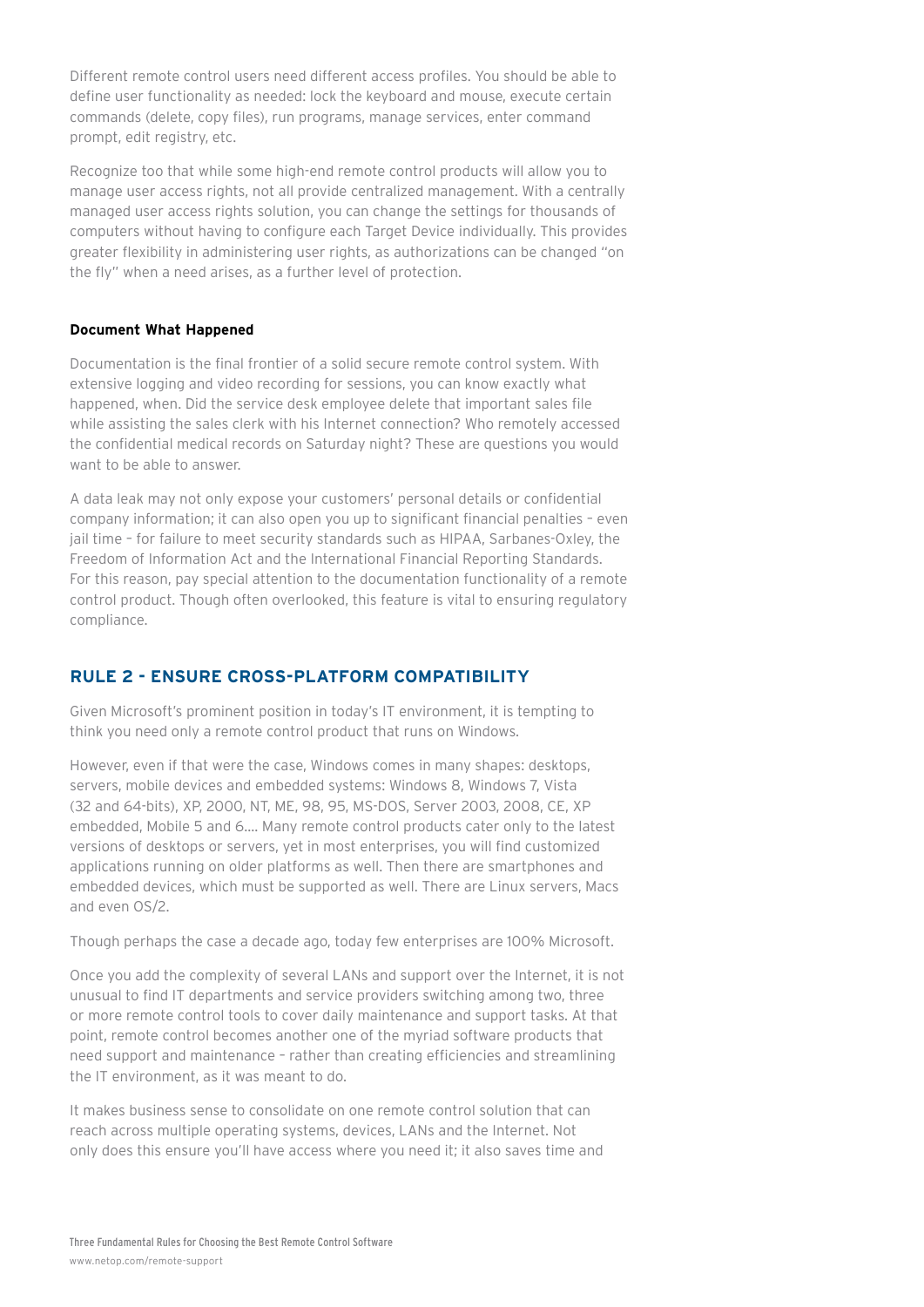resources in training new employees, or just finding the right tool for a particular issue as efficiently as possible.

# **Rule 3 – Make It Flexible and Scalable**

A medical center in New Mexico employed 1,400 people across the state. When end users needed technical support, they had to make an appointment, sometimes waiting days until help arrived. Support was not the only issue; when performing maintenance or system upgrades on the hospital's 1,000 computers, it took months and thousands of hours to complete the job. For organizations with issues like the New Mexico hospital, investing in remote control software can help solve a number of IT-related problems.

However, in order to work across widespread organizations, hundreds or thousands of computers, LANs, the Internet and firewalls and routers, the remote control application must be flexible and scalable.

#### **Look for features to manage scalability and provide flexibility for both the Service Representative and the Target Device, including:**

- **Central installation and deployment capabilities** that offer an easy, network-wide rollout of the remote control solution to all Target Devices, with help of deployment and installation utilities.
- **Centralized Security Management.** A scalable remote control solution depends on a centralized security management system that lets administrators easily administer authentication rules, user groups and their associated access rights without having to physically visit each Target Device.
- **ON-DEMAND REMOTE CONTROL** that gives you the flexibility to support computers without preinstalled software on the Target Device. With an on-demand solution, a user needing help will be asked to install a small executable, by clicking an icon on a website or in an email. Once installed, the executable will allow a temporary remote control session.
- **Flexible connectivity** with an Internet-based connection service, where the Service Representative and Target Device only need to send traffic through firewalls to the connection service to initiate a remote control session. This provides the freedom to connect easily to any Target Device, anywhere, and because outbound traffic is normally allowed through the firewalls, you do not need to change the firewall configuration.
- **Support for the Intel vPro,** a set of features built into the chipset that provides additional flexibility. With a vPro-supported remote control solution, administrators can access computers before the operating system is loaded, or even if no operating system is available. A computer can be remotely powered on or off to get into the BIOS settings or install an operating system from an image located on the Service Representative's computer.
- **Scalable telephone book** that allows support representatives to organize, share and customize connections, providing easy access to all target devices, no matter where they are, or how many there are.
- **Reliable, future-proof technology** that comes from a provider with extensive experience in the development of remote control solutions.